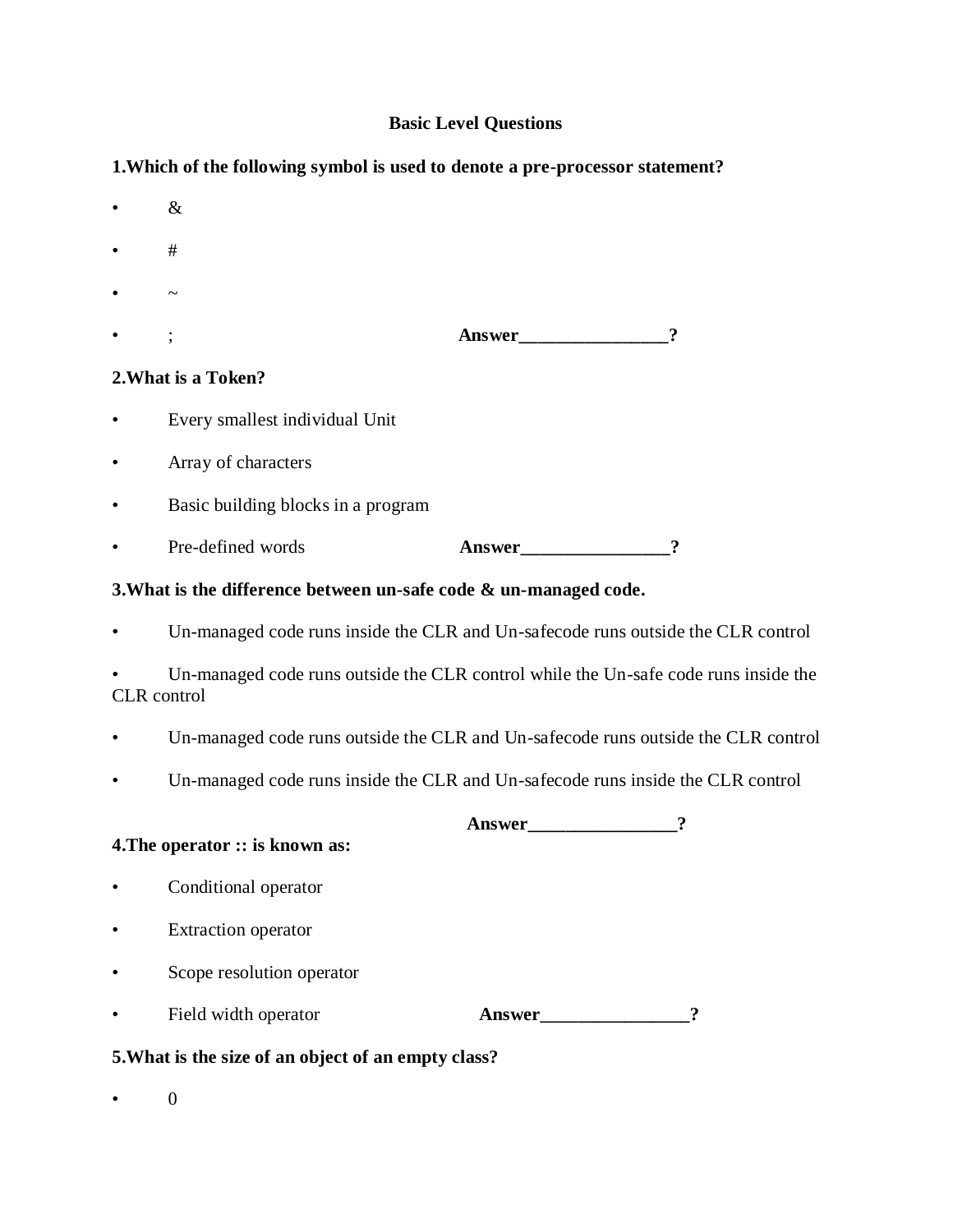- Undefined
- 1

|                                                          | Garbage value                                                                  | Answer   | $\boldsymbol{?}$    |  |  |
|----------------------------------------------------------|--------------------------------------------------------------------------------|----------|---------------------|--|--|
| 6. Which statement is true?                              |                                                                                |          |                     |  |  |
|                                                          | Records using TRUNCATE statement can be rolled back                            |          |                     |  |  |
|                                                          | Records using TRUNCATE statement cannot be rolled back                         |          |                     |  |  |
|                                                          |                                                                                | Answer 2 |                     |  |  |
|                                                          | 7. Which of the following statement deletes all records from a table Employee? |          |                     |  |  |
| $\bullet$                                                | DELETE * FROM Employee                                                         |          |                     |  |  |
| $\bullet$                                                | <b>DELETE FROM Employee</b>                                                    |          |                     |  |  |
| $\bullet$                                                | DROP * FROM Employee                                                           |          |                     |  |  |
| $\bullet$                                                | <b>DROP FROM Employee</b>                                                      | Answer   | $\boldsymbol{\eta}$ |  |  |
| 8) What is the output for following code?                |                                                                                |          |                     |  |  |
| var $v2=10$ ;<br>Function Foo()<br>var $v1=10$ ;<br>$\}$ |                                                                                |          |                     |  |  |
|                                                          | 1010                                                                           |          |                     |  |  |
|                                                          | 10                                                                             |          |                     |  |  |
|                                                          | undefined v1                                                                   |          |                     |  |  |
|                                                          | undefined v2                                                                   | Answer   | $\ddot{\cdot}$      |  |  |

## **9) tag is designed to fit a single line of our web page but tag will accept a?**

- line of text
- full paragraph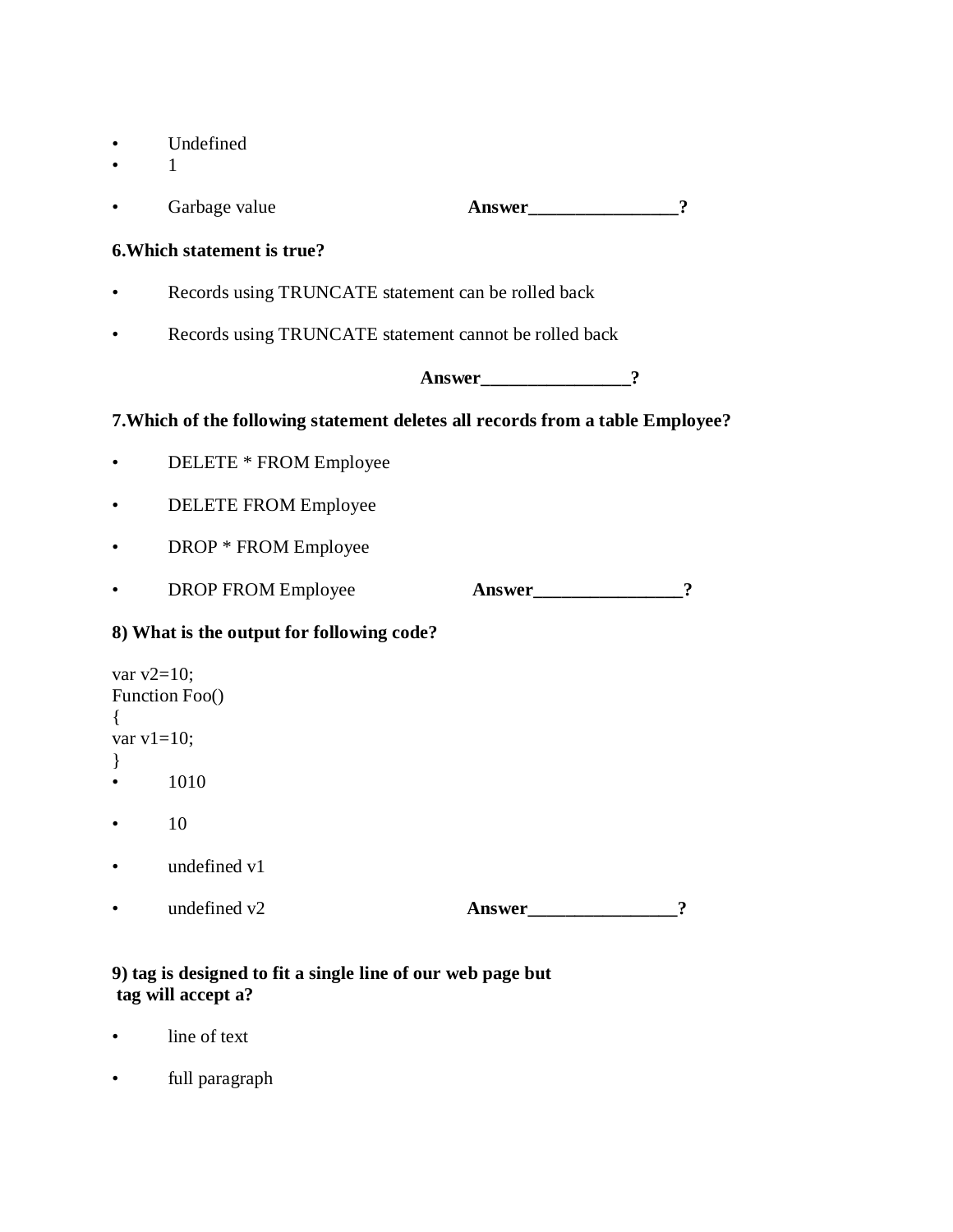• word

|                                                                                             | request                                         |        | $\overline{\mathbf{?}}$    |  |  |
|---------------------------------------------------------------------------------------------|-------------------------------------------------|--------|----------------------------|--|--|
| 10) The canvas element has a DOM method it is called.                                       |                                                 |        |                            |  |  |
|                                                                                             | getContext                                      |        |                            |  |  |
|                                                                                             | getId                                           |        |                            |  |  |
| $\bullet$                                                                                   | getElement                                      |        |                            |  |  |
|                                                                                             | None of the above                               | Answer | $\boldsymbol{?}$           |  |  |
|                                                                                             | 11) what does \$("div.parent") will select?     |        |                            |  |  |
| $\bullet$                                                                                   | A. All the div element with parent class        |        |                            |  |  |
|                                                                                             | All the div element with child class            |        |                            |  |  |
|                                                                                             | All the div element with parent and child class |        |                            |  |  |
|                                                                                             | None                                            | Answer | $\boldsymbol{\mathcal{P}}$ |  |  |
|                                                                                             |                                                 |        |                            |  |  |
|                                                                                             | Top-down                                        |        |                            |  |  |
|                                                                                             | Bottom-up                                       |        |                            |  |  |
|                                                                                             | <b>Both</b>                                     |        |                            |  |  |
|                                                                                             | None of the above                               | Answer |                            |  |  |
| 13) In an ASP.NET page life cycle, when does a control retrieves its previous<br>ViewState? |                                                 |        |                            |  |  |

- Before Init event of Page is raised.
- After Init and before Load event of Page is raised
- After Load event of Page is raised
- Just before PreRender event of page is raised. **Answer\_\_\_\_\_\_\_\_\_\_\_\_\_\_\_\_?**

state from the